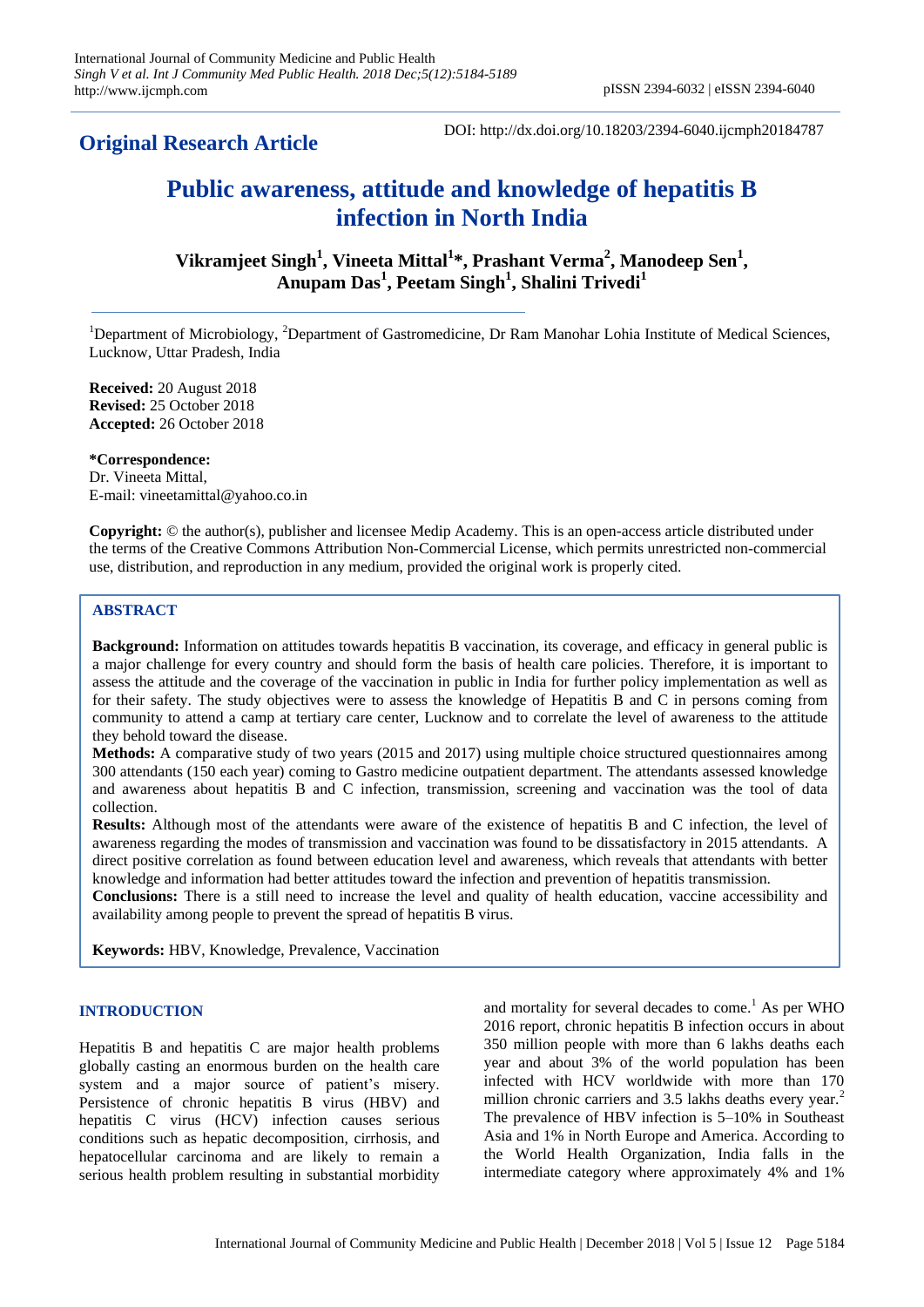of the general population has a moderate prevalence rate of HBV and HCV respectively.<sup>3,4</sup> These infections are also an important occupational hazard for Health care workers. Generally, it is easy to assume that health workers by virtue of their proximity to the health facility should have adequate knowledge about diseases and other health conditions. Many people especially coming from outskirts area and rural areas of Uttar Pradesh, India are unaware about these infections, their route of transmission, treatment and vaccine development, as a result of which they were devoid of the basic prevention strategies to save themselves and their family members from this medical malady of Hepatitis. Therefore, this study had been carried out with a motive to assess the knowledge regarding the hepatitis infection and help in increasing the awareness level for the benefit of general population coming to tertiary care centre, Lucknow. It was a survey based study and persons were interviewed with structured questionnaire. The aim of this comparative study was to assess the extent of knowledge, awareness and attitude towards hepatitis B and C infection among the general population and correlate the level of awareness to the attitude they behold toward the disease.

## **METHODS**

#### *Ethics*

Three hundred participants randomly and voluntarily participated in the study, and the subjects were fully informed about the design and purpose of the study. Confidentiality of identity was insured to all the persons and a verbal consent was obtained prior to filling up of the questionnaire. Institutional ethical committee waived of eligibility of written informed consent.

#### *Study design*

The study was conducted by the Department of Microbiology and Gastro medicine, RMLIMS, Lucknow in 2015 and 2017. We have organised a screening and awareness camp for general public on  $28<sup>th</sup>$  July in 2015 and 2017, on the occasion of World Hepatitis day. Multiple choice questionnaires were designed to assess the socioeconomic status, knowledge and perception about hepatitis B and C infections. The interview started by asking questions addressing general information about HBV and HCV, including its mode of transmission and symptoms of acute infection, followed by monitoring of HBV carriers and the possible sequelae of infection. In addition, few questions were incorporated to explore the health status of the respondents including their drinking habits and history of prior liver function testing as well as their practices towards HBV screening and vaccination. The final section of the questionnaire addressed the respondents their HBV testing, the results of the blood test, and whether they had received HBV immunisation.

#### *Inclusion criteria*

Inclusion criteria were participant was not a patient; participant was never done testing for hepatitis.

#### *Exclusion criteria*

Exclusion criteria were participant is a patient coming to hospital for treatment; past history of hepatitis or related disease; hepatitis B or hepatitis C positive persons.

#### *Statistics*

Results obtained were entered into SPSS version 16.0 software for statistical analysis. These results were statistically analysed using the Chi square test. The level of significance was set at  $p<0.05$ .

#### **RESULTS**

A total of 300 (150 each year) attendants completed the structured questionnaire in 2015 and 2017; of these, 62% and 66.67% were males and 38% and 33.3% were females respectively (Figure 1). The Predominant age group (54% and 60%) was 21 to 30 years in 2015 and 2017 (Figure 2). In the present study, difference was found insignificant in terms of sex distribution (p=0.3991) and age in years of male and female patients (p>0.05). Overall, 50% of the respondents in 2015 and 80.7% in 2017 attained an education level of college or above. Statistical association was observed  $(p<0.05)$  on comparing the educational degree of attendants in 2015 and 2017 (Figure 3). In 2017, the attendants who were graduate and professional had more information and perception about hepatitis infection. According to present study majority of attendants coming from outskirts and rural areas belong to medium and low socioeconomic class (Figure 4). Only 6.7% of participants in year 2015 and 12% in year 2017 belonged to high socio-economic class. However, such observation at socioeconomic status did not reveal any significant difference in the awareness of hepatitis infection.



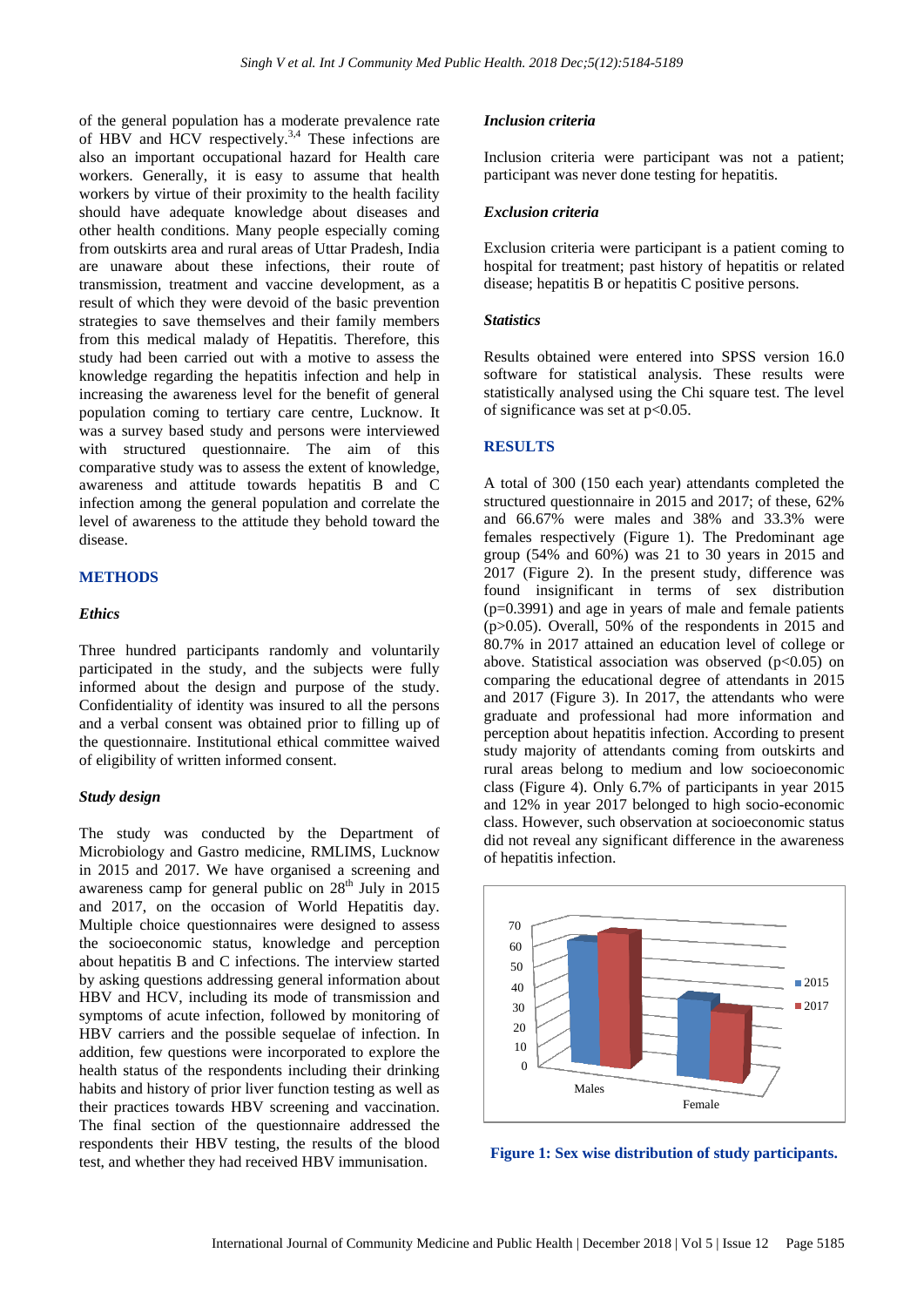

**Figure 2: Age wise distribution of study participants.**



**Figure 3: Education level distribution of study participants.**



# **Figure 4: Economic class distribution of study participants.**

### *Assessing hepatitis awareness and knowledge*

Regarding knowledge, only 75 (50%) attendants in 2015 and 121 (80.6%) attendants in 2017 subjects had heard of hepatitis before this comparative study  $(p<0.05)$ .

In 2015 among 75 attendants who heard of hepatitis only 65 had correct knowledge about organ affected in hepatitis and its infectious nature. However in 2017, 114 respondents knew that liver is most commonly affected in hepatitis.

In this comparative study, 51 (68%) among 75 attendants in 2015 knew that hepatitis is caused by virus while 24 respondents stated that it is caused by bacteria. However, in 2017, 109 (90%) respondents had right information that virus causes hepatitis  $(p<0.001)$ .

## *Knowledge regarding hepatitis prevalence and transmission*

Knowledge was assessed by questions focusing on sign and symptoms, transmission, treatment and prevention (Table 1). About half the attendants (57%) were aware that HBV commonly causes chronic viral hepatitis in 2017, which was significantly higher than 2015 study population (36%). Hepatitis C was mentioned by 9% and 21% of attendants in 2015 and 2017 respectively. However, 48% attendant in 2015 and 23% in 2017 expressed no ideas about it. In 2015 the study showed that 80% had no idea about the prevalence of HBV carrier rates in India, while 8% attendants thought the prevalence to be above 10% or 5-7%. Prevalence rates of 2-4%, was cited by 4% of respondents, respectively. Among attendants in present study, 63% of study population in 2017 were unaware of exact prevalence of hepatitis B carrier rate.

# **Table 1: Awareness regarding hepatitis infection in study population.**

| <b>Parameters</b>                                 | 2015<br>$(n=150)$ | 2017<br>$(n=150)$ | P value |  |  |
|---------------------------------------------------|-------------------|-------------------|---------|--|--|
| 1. Ever heard of hepatitis                        |                   |                   |         |  |  |
| Yes                                               | 75                | 121               | < 0.05  |  |  |
| No                                                | 75                | 29                |         |  |  |
| 2. Organ affected in hepatitis                    |                   |                   |         |  |  |
| Liver                                             | 65                | 114               |         |  |  |
| Lung                                              | 5                 | 3                 | 0.07    |  |  |
| <b>Intestine</b>                                  | 5                 | 4                 |         |  |  |
| 3. Hepatitis is caused by                         |                   |                   |         |  |  |
| Virus                                             | 51                | 109               |         |  |  |
| Bacteria                                          | 24                | 10                | < 0.001 |  |  |
| <b>Others</b>                                     | $\Omega$          | 2                 |         |  |  |
| 4. Hepatitis is prevented by                      |                   |                   |         |  |  |
| Vaccine                                           | 57                | 106               |         |  |  |
| Medications                                       | 16                | 12                | 0.04    |  |  |
| <b>Blood</b> transfusion                          | 02                | 03                |         |  |  |
| 4. Will you test or get yourself investigated for |                   |                   |         |  |  |
| hepatitis infection                               |                   |                   |         |  |  |
| Yes                                               | 63                | 121               | < 0.007 |  |  |
| N <sub>0</sub>                                    | 12                | 0 <sup>0</sup>    |         |  |  |
| 5. Will you get vaccination for hepatitis         |                   |                   |         |  |  |
| Yes                                               | 62                | 119               | < 0.005 |  |  |
| No                                                | 13                | 02                |         |  |  |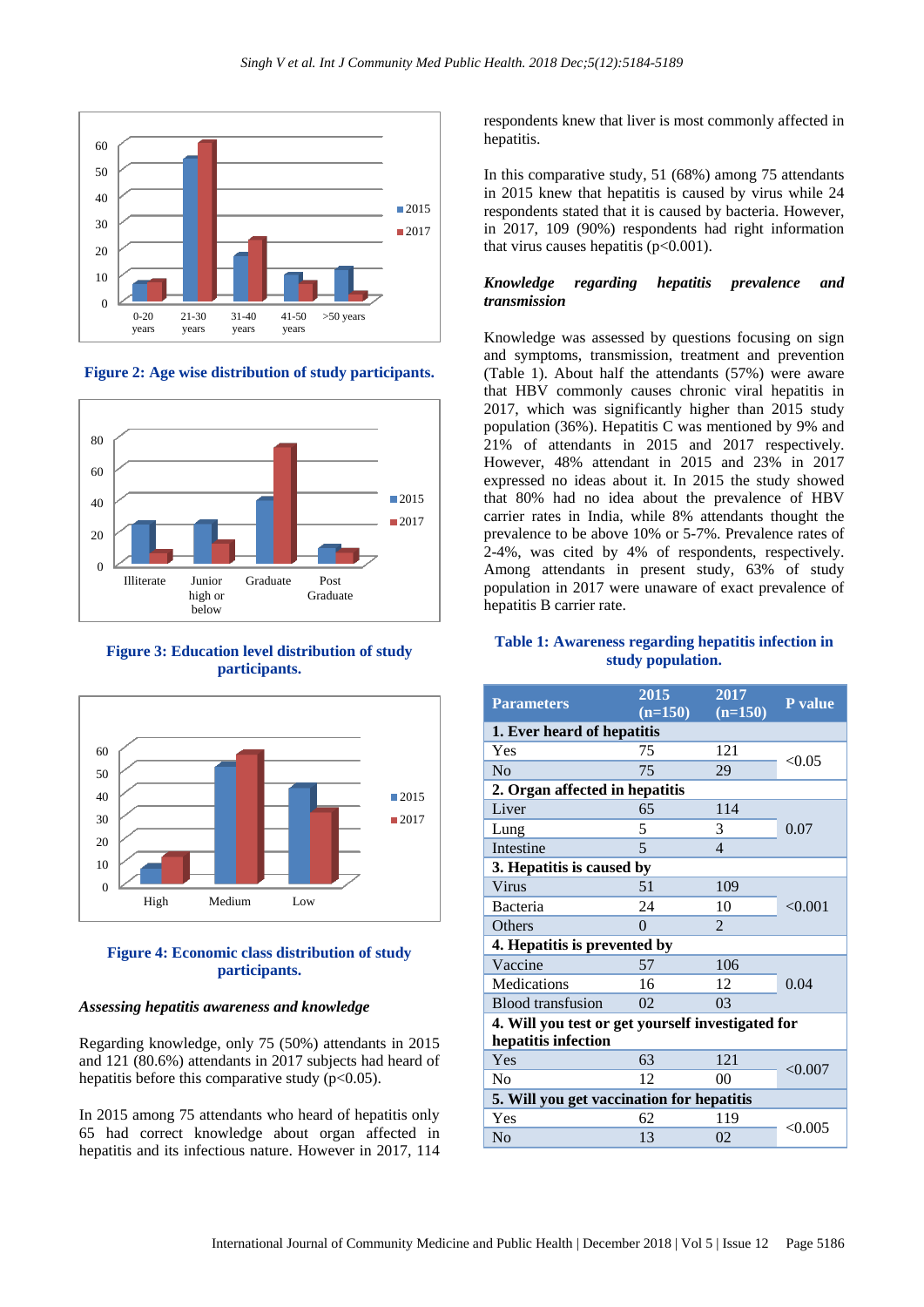# **Table 2: Assessing information about transmission of hepatitis in study population.**

| <b>Parameters</b>                                   | 2015           | 2017           | P value  |  |  |  |
|-----------------------------------------------------|----------------|----------------|----------|--|--|--|
| 1. Hepatitis is infectious?                         |                |                |          |  |  |  |
| Yes                                                 | 65             | 114            | >0.05    |  |  |  |
| N <sub>0</sub>                                      | 10             | 7              |          |  |  |  |
| 2. Can a non infected individual eat food together  |                |                |          |  |  |  |
| with hepatitis C infected in the same plate         |                |                |          |  |  |  |
| Yes                                                 | 30             | 70             | $= 0.34$ |  |  |  |
| N <sub>0</sub>                                      | 35             | 75             |          |  |  |  |
| Don't Know                                          | 10             | 0 <sub>5</sub> |          |  |  |  |
| 3. Should a hepatitis B carrier mother avoid breast |                |                |          |  |  |  |
| feeding her baby?                                   |                |                |          |  |  |  |
| Yes                                                 | 13             | 32             | >0.14    |  |  |  |
| N <sub>0</sub>                                      | 14             | 26             |          |  |  |  |
| Don't know                                          | 48             | 63             |          |  |  |  |
| 4. Transmission of hepatitis B                      |                |                |          |  |  |  |
| <b>Bad Hygiene</b>                                  | 48             | 02             | < 0.01   |  |  |  |
| Mosquito bite                                       | 06             | 05             |          |  |  |  |
| Unprotected sex                                     | 0 <sub>5</sub> | 46             |          |  |  |  |
| Blood transfusion                                   | 10             | 43             |          |  |  |  |
| Mother to child<br>transmission                     | 06             | 25             |          |  |  |  |

Regarding knowledge about the mode of transmission, majority of attendants in 2015 (64%) had belief that the virus could be contracted by bad hygiene while 13%, 8%, 8% and 6.7% cited blood transfusion, mother to child transmission, mosquito bite and unprotected sexual contact respectively (Table 2). In 2017, among the total attendants 38%, 35% and 20% had information about unprotected sexual contact blood transfusion and mother to child transmission respectively. This comparative study showed that knowledge regarding transmission of hepatitis significantly improved in two years.

There was no significant difference in this study regarding breast feeding practice of hepatitis affected mother. Over half of all attendants in this comparative study had a misconception that a HBV carrier mother should avoid breastfeeding.

## *Awareness about symptoms of acute hepatitis B and monitoring of carriers*

There was a significant difference in the knowledge and information related to prodromal symptoms of hepatitis infection. Majority of attendants in 2015 believed headache (21%), abdominal pain (20%) joint ache (18.7%) and fever (17%) as important symptoms. However in 2017, among 121 attendants, 39 (32%), 37 (30.5%) and 32(26.5%) attendants cited that combined group of symptoms, abdominal pain and weight loss as main features. When asked further as to whether normal liver function test results could exclude a person from being a HBV carrier, 19% of respondents gave an affirmative answer, 46% thought not, and 35% had no idea in 2015 study. However, study population in 2017 had higher percentage of affirmative answer (41%). Among total attendants in 2015, 26% and 35% attendants believed that periodic liver function test monitoring and abdominal ultrasonographic examination respectively was necessary. Attendants involved in 2017, were more affirmative with periodic liver function test monitoring (47%) and abdominal ultrasonographic examination (49%) respectively. However, this finding was not statistically significant.

# *Knowledge about sequelae of chronic hepatitis B virus infection and vaccine*

Regarding knowledge about complications and sequelae of chronic hepatitis B virus infection, there was a significant difference in 2015 and 2017 study population group knowledge (Table 3). Among the total attendants 50% in 2015 and more than 90% in 2017 believed that liver cirrhosis, liver cancer and liver failure is important sequelae to chronic hepatitis infection.

## **Table 3: Assessing knowledge of clinical manifestations in hepatitis infection.**

| <b>Parameters</b>                                   | 2015           | 2017           | P value |  |  |  |
|-----------------------------------------------------|----------------|----------------|---------|--|--|--|
| 1. Symptoms of hepatitis B infection                |                |                |         |  |  |  |
| Weight loss                                         | 09             | 32             | < 0.05  |  |  |  |
| Fever                                               | 13             | 06             |         |  |  |  |
| Headache                                            | 16             | 02             |         |  |  |  |
| Pain in abdomen                                     | 15             | 37             |         |  |  |  |
| Joint ache                                          | 14             | 02             |         |  |  |  |
| Diarrhoea                                           | 03             | 03             |         |  |  |  |
| Combined symptoms                                   | 0 <sub>5</sub> | 39             |         |  |  |  |
| 2. Commonest cause of viral hepatitis in India?     |                |                |         |  |  |  |
| Hepatitis A                                         | 04             | 02             | < 0.001 |  |  |  |
| Hepatitis B                                         | 27             | 69             |         |  |  |  |
| Hepatitis C                                         | 07             | 26             |         |  |  |  |
| Hepatitis D                                         | 0 <sup>0</sup> | 0 <sup>0</sup> |         |  |  |  |
| Hepatitis E                                         | 01             | 01             |         |  |  |  |
| Don't know                                          | 36             | 23             |         |  |  |  |
| 3. Which of the following conditions may arise from |                |                |         |  |  |  |
| chronic hepatitis B infection?                      |                |                |         |  |  |  |
| Liver cirrhosis                                     | 07             | 19             | < 0.01  |  |  |  |
| Liver cancer                                        | 08             | 24             |         |  |  |  |
| Liver failure                                       | 19             | 59             |         |  |  |  |
| All of the above                                    | 04             | 17             |         |  |  |  |
| Don't know                                          | 37             | 02             |         |  |  |  |

About more than half of respondents were not able to recall having been tested for HBV infection in the past. However, about half of the attendants knew about vaccine and were ready for investigation and vaccination. This finding was statistically significant among the comparative study of 2015 and 2017.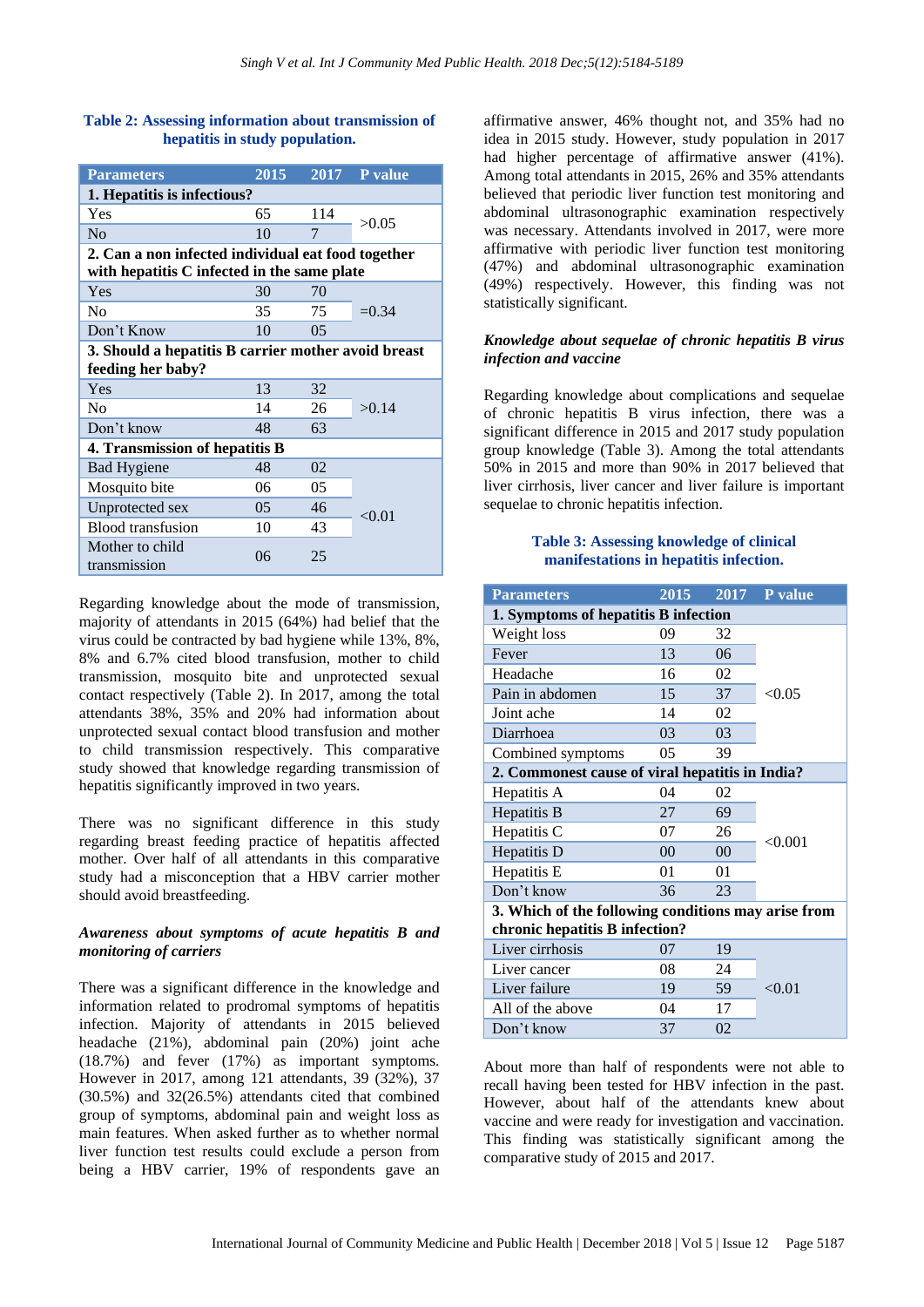### **DISCUSSION**

HBV infection remains a serious threat to the general public in our country although vaccine is available against it. This comparative study was a population-based questionnaire survey exploring the knowledge, awareness, and practices of the public, in regard to HBV and HCV infection in India. As no community based comparative study had been done in Uttar Pradesh about hepatitis knowledge and vaccination status among attendants coming from community, therefore, the present study was planned. The results revealed a negative association of low educational level and good HBV and HCV knowledge.

The vaccination for HBV in the past and the willingness for further investigations, screening and vaccination on HBV were independently associated with good knowledge.

A total of 150 participants in each year were included in our study in 2015 and 2017. Majority of our participants were males 62% in 2015 and 66% in 2017. This finding was concordant with the study of Misra et al in 2009.<sup>5</sup> More than half of our participants were in the age group of 21-30 years, graduate and belonged to middle class.

Only 50% of our study group in 2015 had heard of hepatitis B (before the disease was described to them). However, in 2017 80% of attendant had affirmative response on hepatitis. The 2015 data in present study about hepatitis B knowledge is in contrast to the study, reported by Misra et al in coastal Eastern India and by Taylor et al among Cambodian Americans, in which 78% had heard about the disease earlier.<sup>5,6</sup> Our observations of 2017 were in concordance with the above two studies which stated that those who were highly educated were more aware of HBV infection, its transmission and prevention.

The participants in 2017 had a relatively good level of HBV and HCV knowledge. Although in 2015 most of respondents incorrectly identified some of the main transmission risks, however in 2017 more than half of total attendants gave affirmative response to most widely known risk factors like unprotected sexual behaviour, mother to child transmission (MTCT) as well as blood transfusion. Knowledge on sexual and MTCT was disturbingly low in 2015 study population.

The 2017 data was in concordance with a study in France were about 70% of the French respondents reported that hepatitis B could be transmitted sexually. Similar findings were observed in other European studies: 63% and 78%, respectively, in Germany and the Netherlands.<sup>7</sup> This significant difference in knowledge about hepatitis is attributed to increase exposure about the disease on mass media, internet, health education programme and workshops conducted for young generation by government.

Our study revealed that a majority of the general population in India have not yet been protected by hepatitis B vaccination. The main reason was unawareness, ignorance and inaccessibility of these vaccines in rural or peripheral urban areas. These findings were similar to studies in other parts of Asia. $8,9$ The positive correlations between knowledge and practice in this study reaffirm the relationship between knowledge and practice with infection control measures. It is concluded that adequate knowledge can lead to good practices. The findings are in line with the results presented by the study in Hong Kong, Europe, India and Malaysia.

# **CONCLUSION**

The present study concludes that there was poor knowledge and awareness among the attendants who visited tertiary health care institute, Lucknow in 2015 on comparing with the attendants of 2017 about the hazards of hepatitis B, its mode of transmission and prevention. Moreover, majority of the attendants in both 2015 and 2017, were not fully vaccinated against hepatitis B and were not aware about the availability of post exposure prophylaxis. Medical and Health Science Colleges should have more efficient health programme departments that must take responsibility for HBV education, transmission, testing, vaccination accessibility and availability.

*Funding: No funding sources Conflict of interest: None declared Ethical approval: The study was approved by the Institutional Ethics Committee*

# **REFERENCES**

- 1. Schweitzer A, Horn J, Mikolajczyk RT, Krause G, Ott J. Estimations of worldwide prevalence of chronic hepatitis B virus infection: A systematic review of data published between 1965 and 2013. Lancet. 2015;386:1546–55.
- 2. Basnayake SK, Easterbrook PJ. Wide variation in estimates of global prevalence and burden of chronic hepatitis B and C infection cited in published literature. J Viral Hepatitis. 2016;23:545– 59.
- 3. World Health Organization. Guidelines for the prevention, care and treatment of persons with chronic hepatitis B infection. Geneva: WHO; 2016. Available at: http://www.who.int/hiv/pub/hepatitis/ hepatitis-b-guidelines/en/ Accessed on  $8^{th}$  July 2017.
- 4. World Health Organization. Guidelines for the screening, care and treatment of persons with chronic hepatitis, C infection. Geneva: WHO; 2016. Available at: http://www.who.int/hepatitis/ publications/hepatitis-c-guidelines-2016/en/ Accessed on 8 July 2017.